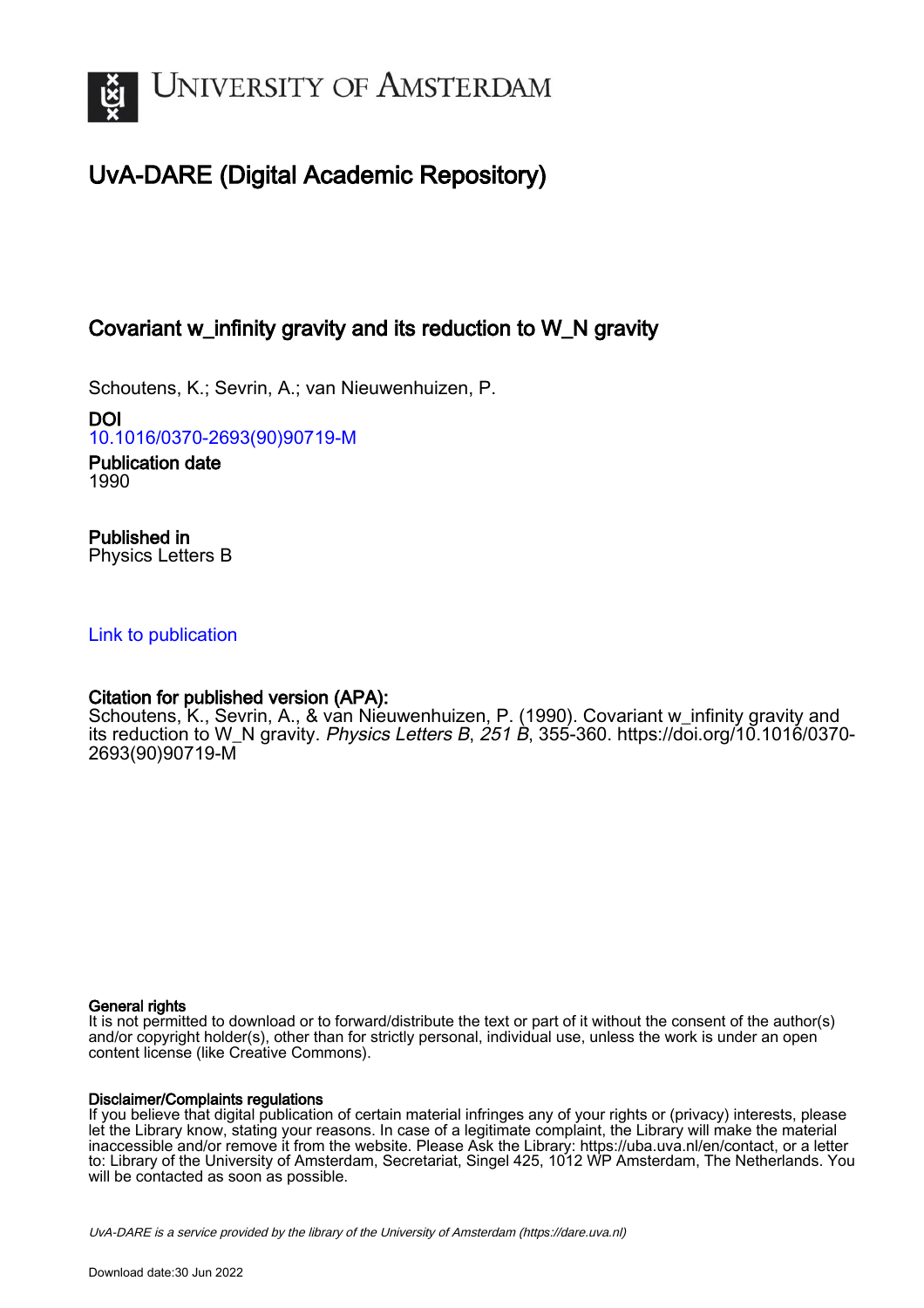## Covariant  $w_{\infty}$  gravity and its reduction to  $W_N$  gravity

K. Schoutens, A. Sevrin and P. van Nieuwenhuizen<sup>1</sup>

*Institute for Theoretical Physics, State University of New York at Stony Brook, Stony Brook, NY 11794-3840, USA* 

Received 27 May 1990

By gauging the linear  $w_{\infty}$  algebra, imposing constraints on the curvatures and choosing suitable gauges, we obtain the covariant formulation of  $w_{\infty}$  gravity. This theory is coupled to matrix valued scalar fields, where the set of matrices is closed under symmetrized products. For the case of the vector representation of  $u(N)$ , the theory can be reduced to  $W_N$  gravity. We present closed expressions for the reduction to a covariant theory of  $W_3$  gravity which we obtained previously.

Recently, a new gauge theory for the W<sub>3</sub> algebra was constructed in refs. [1,2]. The W<sub>3</sub> algebra is an example of a nonlinear algebra, in which products of generators appear on the right-hand side of the fundamental brackets. Gauge theories of this type go beyond the gauge theories for linear algebras, such as Yang-Mills and conventional gravity and supergravity theories, and could have interesting applications in particle physics. For example, in the context of supersymmetry, nonlinear algebras offer a mechanism which avoids supersymmetry breaking and still explains why supersymmetric theories do not have a supersymmetric spectrum [ 3 ].

The W<sub>N</sub> algebras contain the Virasoro generators  $L_m$  and higher spin generators, and lead to theories of gravity which may be called "W gravities". Our work is intended to form a suitable starting point for the description of quantum W gravities  $[4]$  and, eventually, W strings  $[5]$ .

After the construction of  $W_3$  gravity in the chiral gauge [1] and the light-cone gauge [2], we derived by a systematic procedure a covariant formulation of  $W_3$  gravity [6], which reproduced the previous formulations in refs. [ 1,2 ] and allows one to analyze the theory, in particular its anomalies, in the conformal gauge and in other interesting gauges. Another approach to classical W gravity was advocated in ref. [ 7 ], where it was proposed to view the W<sub>N</sub> gravities as reductions of a  $w_{\infty}$  gravity. The latter corresponds to the  $w_{\infty}$  algebra which is, however, a linear algebra. The authors of ref. [7] constructed  $w_{\infty}$  gravity in the light-cone gauge, and indicated how the reduction to  $W_N$  gravity could be achieved.

In this letter we return to  $w_{\infty}$  gravity [7] and its reductions to  $W_N$  gravity. First we construct a covariant formulation of  $w_{\infty}$  gravity by gauging the  $w_{\infty}$  algebra, which does not have the complications that go with the gauging of nonlinear algebras. We couple the gauge fields corresponding to the generators of  $w_{\infty}$  to scalar fields that take values in an algebra of matrices,  $\varphi = \varphi^T T_I$ . The set of matrices  $T_I$  must be closed under the operation of taking symmetric products. Our final action for  $w_{\infty}$  is given by  $I_{\infty} = \int \mathcal{L}_{\infty}$ , where

<sup>1</sup> Work supported in part by NSF grant No. PHYS 89-08495.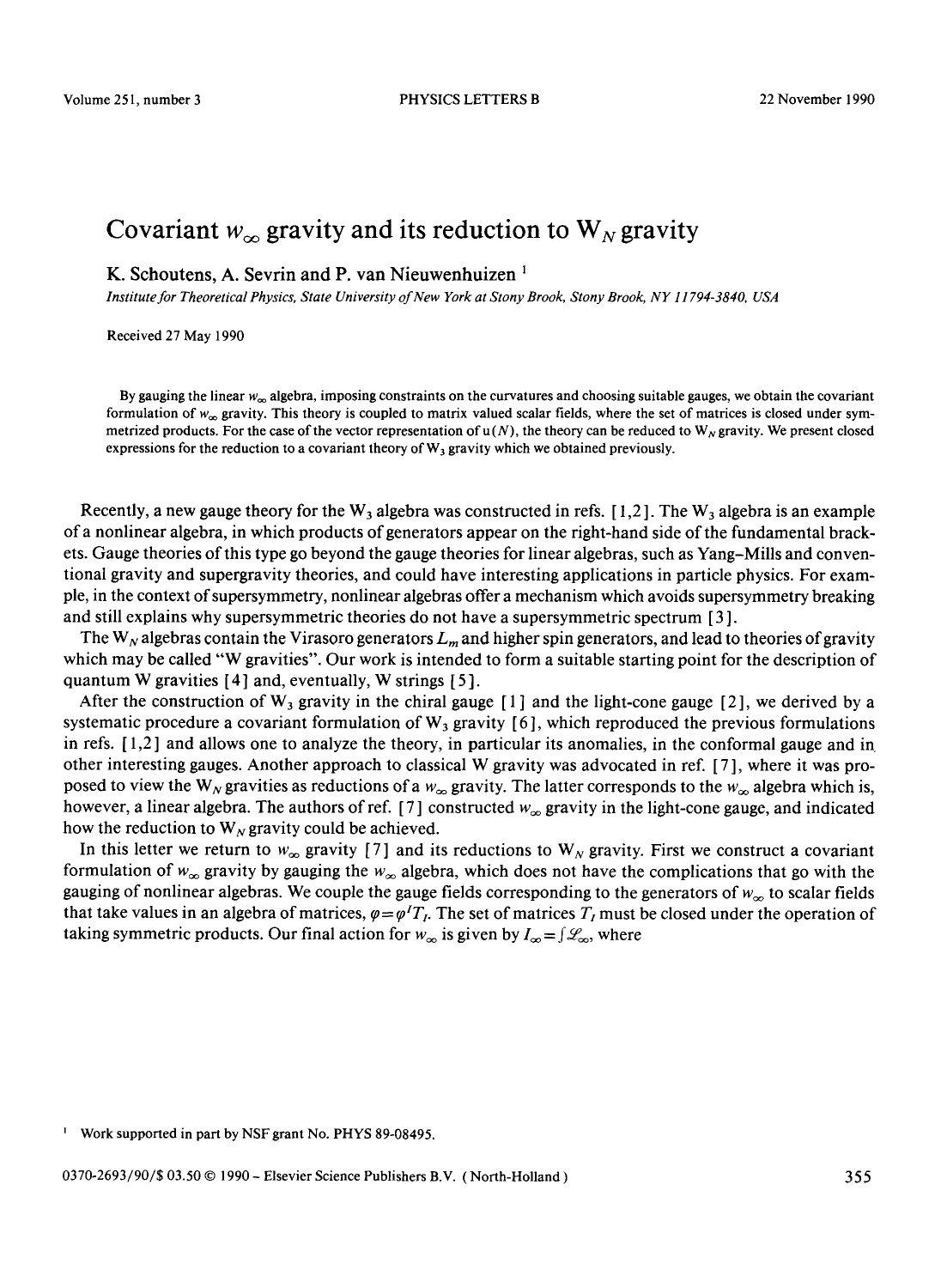$$
\mathcal{L}_{\infty} = -\frac{1}{2}e \operatorname{tr}(\partial_{+}\varphi \partial_{-}\varphi) - e \operatorname{tr}(F_{+}F_{-})
$$
\n
$$
+ e \operatorname{tr}\left(F_{+}\left(\partial_{-}\varphi - \sum_{j\geqslant 3} \frac{1}{j}e_{-}^{(j-1)}(F_{+})^{j-1}\right)\right) + e \operatorname{tr}\left(F_{-}\left(\partial_{+}\varphi - \sum_{j\geqslant 3} \frac{1}{j}\bar{e}_{+}^{(j-1)}(F_{-})^{j-1}\right)\right)
$$
\n
$$
- e \sum_{j\geqslant 3} e_{+}^{(j-1)} \operatorname{tr}\left((F_{+})^{j-1}\left(F_{-} - \partial_{-}\varphi + \frac{1}{2}\sum_{k\geqslant 3} \bar{e}_{-}^{(k-1)}(F_{-})^{k-1} + \sum_{k\geqslant 3} \frac{j-1}{j+k-2}e_{-}^{(k-1)}(F_{+})^{k-1}\right)\right)
$$
\n
$$
- e \sum_{j\geqslant 3} \bar{e}_{-}^{(j-1)} \operatorname{tr}\left((F_{-})^{j-1}\left(F_{+} - \partial_{+}\varphi + \frac{1}{2}\sum_{k\geqslant 3} e_{+}^{(k-1)}(F_{+})^{k-1} + \sum_{k\geqslant 3} \frac{j-1}{j+k-2}\bar{e}_{+}^{(k-1)}(F_{-})^{k-1}\right)\right).
$$
\n(1)

The gauge fields are  $e_{\mu}^{(j-1)}$  and  $\bar{e}_{\mu}^{(j-1)}$  in the two chiral sectors with  $j \ge 2$ . The vielbein fields  $e_{\mu}^{+} \equiv e_{\mu}^{(1)}$  and  $e_u = \bar{e}_u^{(1)}$  (with  $e = \det e_u^{\pm}$ ) are used to convert curved to flat indices (as in  $e_+^{(i-1)}$ ), and  $F_+$ ,  $F_-$  are 1.5 order fields [8] corresponding to  $\partial_+ \varphi$  and  $\partial_- \varphi$ , which are also matrix valued:  $F_+ = F_+{}^T T_I$ .

In the light-cone gauge, our action and transformation rules reduces to expressions which are similar but not identical to those ofref. [ 7 ]. The difference can be traced back to a different treatment of the gravitational gauge field  $e_n^{(1)}, \bar{e}_n^{(1)}$ .

For the reduction to W<sub>N</sub>, we found it necessary to start from  $u(N)$  valued scalar fields. In this we differ from the approach in ref. [7] which uses su(N) valued fields. We find that the elimination of the scalar field  $\varphi^0$ corresponding to the extra  $U(1)$  generator contributes in an essential way to the nonlinear extra terms in the  $W_N$  transformation rules. For the case of  $W_3$  we find complete agreement with our results in ref. [6].

To obtain the action for  $w_{\infty}$  gravity, we proceed as in refs. [9,10,6], and gauge the classical  $w_{\infty}$  algebra. The latter is given by [11]

$$
[t_m^j, t_n^k] = [(j-1)n - (k-1)m]t_{m+n}^{j+k-2}.
$$
\n(2)

We consider henceforth two commuting copies of the subalgebra with j,  $k \ge 2$  and  $m \ge -j+1$ ,  $n \ge -k+1$ . Introducing  $\zeta^+$  or  $\zeta^-$  dependent gauge fields  $e_\mu^{(U-1)}, \bar{e}_\mu^{(U-1)}$  and local parameters  $k^{(U-1)}$  and  $k^{(U-1)}$  as in  $e_u^{(j-1)} = \sum_{m \ge j} e_u^{(j-1),m}(x^+,x^-)$  ( $\zeta^+$ )<sup> $m+j-1$ </sup>, we obtain for the gauge field transformation laws

$$
\delta e_{\mu}^{(j-1)}(x^+, x^-, \zeta^+) = \partial_{\mu} k^{(j-1)} + \sum_{l=2}^{j} \left[ (l-1)k^{(l-1)} \partial_{\zeta^+} e_{\mu}^{(j-l+1)} - (j-l+1) \partial_{\zeta^+} k^{(l-1)} e_{\mu}^{(j-l+1)} \right], \quad j \ge 2. \tag{3}
$$

The result for  $\delta \bar{e}_{\mu}^{(j-1)}(x^+, x^-, \zeta^-)$  is similar. (We shall from now on understand without mention that all steps are taken in both chiral sectors.) Note that  $e_{\mu}^{(j-1)}$  varies only into  $e_{\mu}^{(l-1)}$  with  $l \leq j$  and that the vielbein  $e_{\mu}^{(1)} \equiv e_{\mu}^{(1)}$ varies only under  $k^{(1)}$  and  $\partial_{\zeta} k^{(1)}$ .

Next we evaluate the curvatures  $R_{\mu\nu}^{(j-1)}$ ,  $j \ge 2$ , and impose the constraint that they all vanish. This leads to

$$
e_{-}^{\mu}\partial_{\zeta^{+}}e_{\mu}^{(j-1)} \equiv A^{(j-1)} - e_{+}^{\mu}\partial_{-}e_{\mu}^{(j-1)} + \sum_{l=2}^{j} (j-l+1)(e_{+}^{\mu}\partial_{\zeta^{+}}e_{\mu}^{(l-1)})e_{-}^{(j-l+1)} - \sum_{l=3}^{j} (l-1)e_{+}^{(l-1)}A^{(j-l+1)}.
$$
 (4)

Choosing in addition the gauge where all  $e_+^{\mu} \partial_{\zeta^+} e_{\mu}^{(U-1)}$  vanish for  $j \geq 2$  completely fixes the  $\zeta^+$  dependence of  $e_n^{(j-1)}$  and determines  $\partial_{\zeta^+} e_n^{(j-1)}$  in terms of the  $e_n^{(k-1)}$  with  $k \lt j$ . For  $j=2$  we have  $A^{(1)} = \mathscr{E}^+ = e_{-}^{\mu} \partial_{\mu} e_{\mu}^{(1)}$  $e_+{}^{\mu}0_-\cdot e_{\mu}{}^{(1)}=\omega_-,$  and for  $j=3$  we obtain  $A^{(2)}\equiv A^{++}=(e_-{}^{\mu}0_+e_{\mu}{}^{(2)}-e_+{}^{\mu}0_-\cdot e_{\mu}{}^{(2)})-2e_+{}^{(2)}e^+$ . These expressions agree with ref. [ 6 ] in the linear limit.

The residual gauge degrees of freedom after choosing the above gauge conditions, are parametrized by the values of  $k^{(j-1)}$  and  $\partial_{\zeta k} k^{(j-1)}$  at  $\zeta^+ = 0$ , which we will denote by  $k^{(j-1)}$  and  $k_w^{(j-1)}$ . Note that  $k_w^{(1)}$  and  $k_w^{(1)}$ denote the ordinary local Weyl and local Lorentz symmetries.

Matter is coupled as in ref. [ 6 ]: we introduce a set of matrix valued fields

356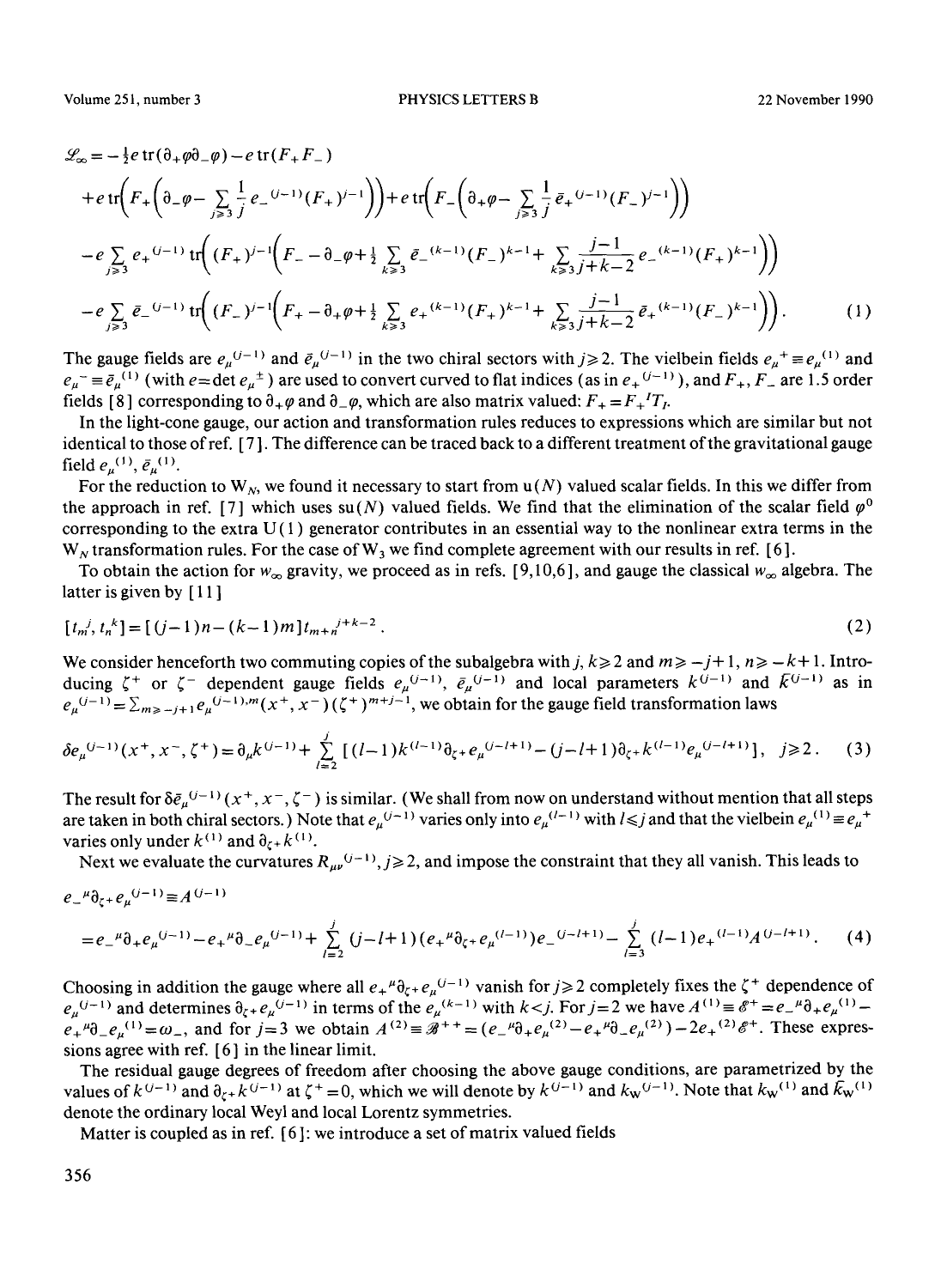Volume 251, number 3 PHYSICS LETTERS B 22 November 1990

$$
\varphi = \sum \varphi^I(x^+, x^-, \zeta^+, \zeta^-) T_I, \qquad (5)
$$

which transform as  $\delta \varphi = \sum \{k^{(l-1)} (\partial_{\zeta^+} \varphi)^{l-1} + k^{(l-1)} (\partial_{\zeta^-} \varphi)^{l-1}\}$ , with  $l \geq 2$ . We impose the constraint that their covariant derivatives  $D_u\varphi$  vanish, where

$$
D_{\mu}\varphi = \partial_{\mu}\varphi - \sum_{l=2}^{\infty} e_{\mu}^{(l-1)}(\partial_{\zeta^{+}}\varphi)^{l-1} - \sum_{l=2}^{\infty} \bar{e}_{\mu}^{(l-1)}(\partial_{\zeta^{-}}\varphi)^{l-1}.
$$
 (6)

This allows us to solve for  $\partial_{\zeta} \phi$ . Denoting  $\partial_{\zeta} \phi$  by  $F_{\pm}$ , we obtain the constraints

$$
F_{+} = \partial_{+} \varphi - \sum_{l \ge 3} e_{+}^{(l-1)} (F_{+})^{l-1} - \sum_{l \ge 3} \bar{e}_{+}^{(l-1)} (F_{-})^{l-1},
$$
  
\n
$$
F_{-} = \partial_{-} \varphi - \sum_{l \ge 3} \bar{e}_{-}^{(l-1)} (F_{-})^{l-1} - \sum_{l \ge 3} e_{-}^{(l-1)} (F_{+})^{l-1}.
$$
\n(7)

By interpreting these expressions at  $\zeta^{\pm} = 0$  as field equations we find a corresponding action, where we use an integrating factor (compare with ref.  $[6]$ ). The integrating "factor" is such that the  $F_{-}$  field equation reads  $\bar{F}_+ + \sum_{k=3}(\bar{e}_-^{(l-1)}\sum_{k=0}^{l-2}F_{-}^{(l-2-k}\bar{F}_+F_{-}^k))$ , where  $\bar{F}_+ = F_+ - \partial_+\varphi + ...$  as in (7). This field equation, and its partner for  $F_{+}$ , satisfies the integrability condition and are used to construct a corresponding action. The result is the action given in (1). If we would be dealing with commuting matrices the field equations for  $F_{\pm}$  would really factorize, but also in the general case it is ensured that they are equivalent to  $\bar{F}_+ = 0$ .

A basic difference between our field equations (7) and those of ref. [ 7 ] is that the latter authors use the gravitational (j=2) covariantization  $\delta_+^{\mu} \partial_{\mu} \varphi - h^{-} F_{-}$  rather than  $\delta_+^{\mu} \partial_{\mu} \varphi - h^{-} \partial_{-\varphi}$  (for comparison we give both in the light-cone gauge, compare with ref.  $[2]$ . In the approach of ref.  $[7]$  one still obtains gravitational covariance after solving for  $F_+$  and  $F_-$ , but the covariance is not manifest as is apparent from the fact that there is no vielbein determinant in front of the action; instead, the gravitational fields are treated on a par with the other gauge fields.

Our final theory is now formulated in terms of  $\zeta$  independent fields. For the transformation rules for  $\varphi$  we obtain  $\delta \varphi = \sum k^{(\ell-1)} (F_+)^{\ell-1} + k^{(\ell-1)} (F_-)^{\ell-1}$ . The gauge field rules were already obtained in (3), (4). For the proof of the invariance of the action we found it convenient to use rules which are manifestly covariant w.r.t. ordinary gravity  $(j=2)$ . Choosing suitable linear combinations of the original rules yields

$$
\delta e_{\mu}^{(j-1)} = \nabla_{\mu} k^{(j-1)} + \sum_{l=2}^{j} \left[ (l-1) k^{(l-1)} \bar{e}_{\mu}^{(1)} A_{\text{cov}}^{(j-l+1)} - (j-l+1) k_{\text{w}}^{(l-1)} e_{\mu}^{(j-l+1)} \right],\tag{8}
$$

where  $\nabla_{\mu}k^{(j-1)} = \partial_{\mu}k^{(j-1)} - (j-1)\omega_{\mu}k^{(j-1)}$ , with  $\omega_{\mu}$  the spin connection. We have  $A_{\text{cov}}^{(1)} = 0$  and

$$
A_{\text{cov}}^{(j-1)} = \nabla_{+} e_{-}^{(j-1)} - \nabla_{-} e_{+}^{(j-1)} - \sum_{l=3}^{j} (l-1) e_{+}^{(l-1)} A_{\text{cov}}^{(j-l+1)}
$$
(9)

for  $j \ge 3$ , where  $\nabla_+ e^{(-j-1)} = \partial_+ e^{(-j-1)} - j\omega_+ e^{(-j-1)}$ . Using these transformation rules, and the 1.5 order rules in (7), one easily proves the invariance of the action in ( 1 ).

Having found the completely covariant action and transformation rules for  $w_{\infty}$  gravity, we will now discuss how this result can be used to derive similar results for  $W_N$  gravity, when N is some integer  $\geq 3$ . We discuss in some detail the case  $N=3$ , where we will make contact with the results obtained in ref. [6]. The theories with  $N \geq 3$  can be recovered in a completely similar way.

For the reduction to W<sub>3</sub> gravity we start from scalar fields  $\varphi$  that take values in the algebra u(3) according to

$$
\varphi = \varphi^0 \sqrt{2} I + \sum_{i=1}^8 \varphi^i T^i \,. \tag{10}
$$

Our conventions for the hermitean matrices  $T^i$ ,  $i=1, ..., 8$ , are such that

357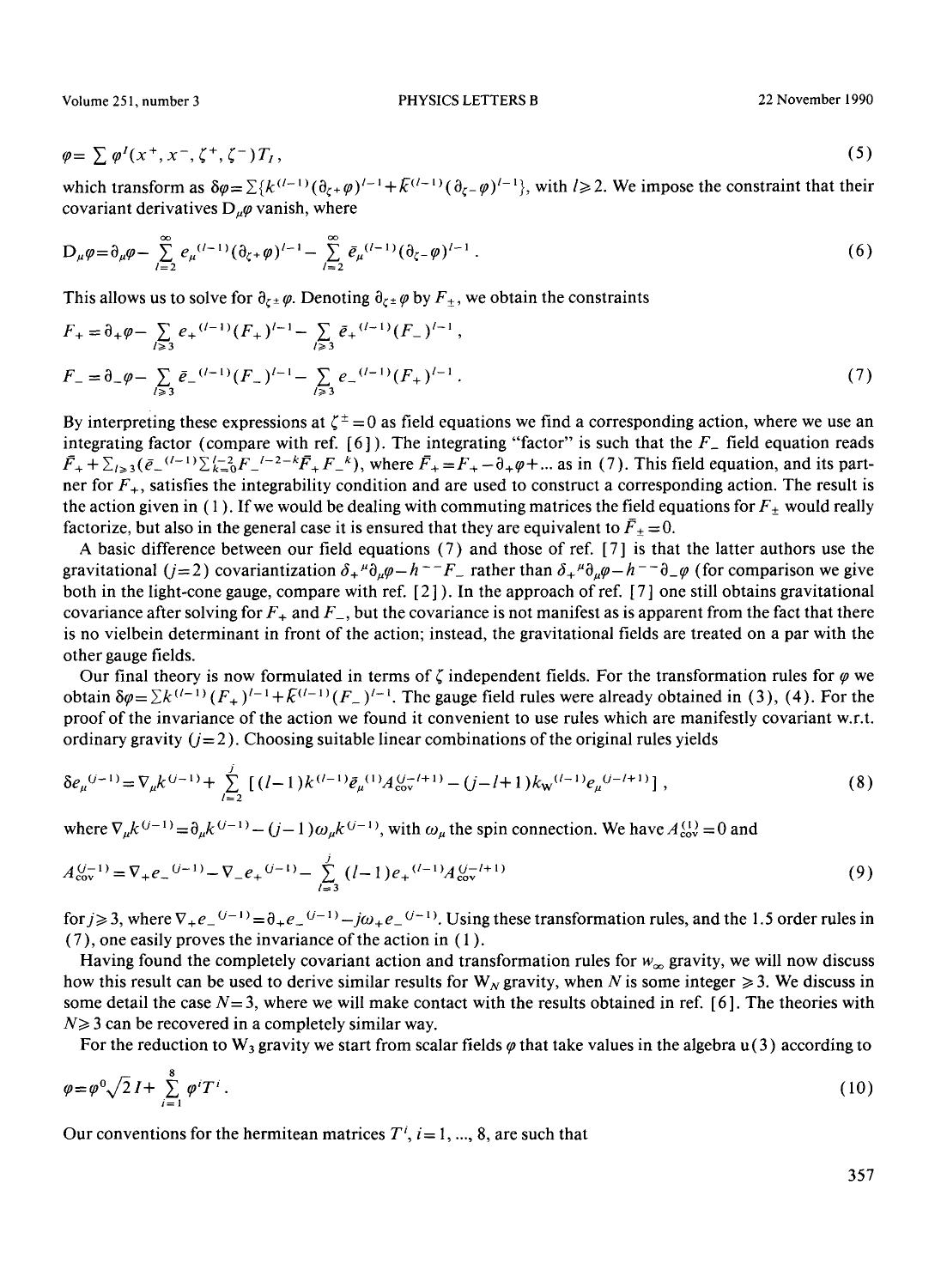Volume 251, number 3 PHYSICS LETTERS B 22 November 1990

 $\lambda$ 

$$
T^{(i}T^{j)} = 2\delta^{ij}I + d^{ijk}T^{k},\tag{11}
$$

where the  $d$ -symbols  $d^{ijk}$  are completely symmetric and satisfy

$$
d^{m(i)}d^{kl)m} = \delta^{(ij}\delta^{kl)}\,. \tag{12}
$$

As a consequence, we have the trace identities

$$
\text{tr}(T^{(i}T^{j})) = 6\delta^{ij}, \quad \text{tr}(T^{(i}T^{j}T^{k})) = 6d^{ijk}, \quad \text{tr}(T^{(i}T^{j})T^{(k}T^{l)}) = 12\delta^{ij}\delta^{kl} + 6d^{ijm}d^{klm}, \quad \text{etc.}
$$
\n(13)

The set of matrix valued fields of the form ( 10 ) is closed under symmetrized products (notice that this would no longer be true if we would restrict to su(3) valued fields). Substitution into the action (1) and the transformation rules leads to a theory of  $w_{\infty}$  gravity in terms of 9 scalar fields  $\varphi^0$ ,  $\varphi^i$ ,  $i = 1, ..., 8$ . The idea is now that this theory can be reduced to a theory of W<sub>3</sub> gravity with only the scalar fields  $\varphi^i$ ,  $i=1, ..., 8$ . The correct transformation rules for the  $W_3$  theory will follow from the requirement that the reduced action be gauge invariant. We will see that this requirement leads to certain nonlinear corrections to the transformation rules of the  $W_3$  gauge fields  $e_\mu^{(1)}$ ,  $\bar{e}_\mu^{(1)}$ ,  $e_\mu^{(2)}$  and  $\bar{e}_\mu^{(2)}$ . In ref. [6] the same terms were derived by a completely different procedure, namely by solving the curvature constraints for the nonlinear algebra.

Let us now consider the reduction to  $W_3$  in some detail, Starting from the  $w_{\infty}$  theory we impose the constraints

$$
e_{\mu}^{(j-1)} = \bar{e}_{\mu}^{(j-1)} = 0, \quad j \ge 3, \qquad \varphi^0 = 0, \quad F_{\pm}^0 = 0, \tag{14}
$$

which we will denote by  $(*)$ . At this point working with the 1.5 order formalism for the fields  $F_{+}$  would lead to inconsistencies since the traces of the relations (7) do not vanish after restriction. We therefore use a completely first order formalism where the fields  $F_+$  should give the following contribution to the variation of  $I_\infty$  under transformations with  $k^{(j-1)}$ ,  $k_{w}$ <sup> $(j-1)$ </sup> in order that the first order action be gauge invariant

$$
\frac{\delta I_{\infty}}{\delta F_{+}} \delta(k^{(j-1)}, k_{\mathbf{w}}^{(j-1)}) F_{+} = \left( -F_{-} + \partial_{-}\varphi - \sum_{l \geq 3} \bar{e}_{-}^{(l-1)} (F_{-})^{l-1} - \sum_{l \geq 3} e_{-}^{(l-1)} (F_{+})^{l-1} \right)
$$

$$
\times \left( k^{(j-1)} \nabla_{+} (F_{+}^{(j-1)}) + k_{\mathbf{w}}^{(j-1)} \sum_{l \geq j} (l+1-j) e_{+}^{(l+1-j)} (F_{+})^{l-1} \right), \tag{15}
$$

with a similar contribution for the  $\bar{K}^{(j-1)}$  and  $\bar{K}_{w}^{(j-1)}$  variations through  $F_{-}$ .

We wish to perform the truncation  $(*)$  in such a way that we do not lose the invariance under W<sub>3</sub> gauge transformations with parameters  $k^{(2)}$ ,  $\bar{k}^{(2)}$ ,  $k_w^{(2)}$  and  $\bar{k}_w^{(2)}$ . Focussing on  $k^{(2)}$  we first write the identity

$$
0 = (\delta(k^{(2)})I_{\infty}|_{*}
$$
  
\n
$$
= e \operatorname{tr}([\nabla_{+}(\delta_{-}\varphi - F_{+} - \bar{e}_{-}^{(2)}F_{-}^{2}) - \nabla_{-}(F_{+} + e_{+}^{(2)}F_{+}^{2})]k^{(2)}F_{+}^{2}) \quad (\text{from } \varphi)
$$
  
\n
$$
+ e \operatorname{tr}((-F_{-} + \delta_{-}\varphi - \bar{e}_{-}^{(2)}F_{-}^{2} - e_{-}^{(2)}F_{+}^{2})k^{(2)}\nabla_{+}(F_{+}^{2})) \quad (\text{from } F_{+})
$$
  
\n
$$
+ e(\nabla_{+}k^{(2)}) \operatorname{tr}(F_{+}^{2}(-F_{-} + \delta_{-}\varphi - \bar{e}_{-}^{(2)}F_{-}^{2} - \frac{1}{2}e_{-}^{(2)}F_{+}^{2})) \quad (\text{from } e_{+}^{(2)})
$$
  
\n
$$
+ e(\nabla_{-}k^{(2)}) \operatorname{tr}(-\frac{1}{3}F_{+}^{3} - \frac{1}{2}e_{+}^{(2)}F_{+}^{4}) \quad (\text{from } e_{-}^{(2)})
$$
  
\n
$$
- \frac{1}{2}e \operatorname{tr}(F_{+}^{4})k^{(2)}A_{\text{cov}}^{(2)} \quad (\text{from } e_{-}^{(j-1)}, j \ge 4), \qquad (16)
$$

where the contribution from the higher gauge fields  $e^{(-1)}$ ,  $j \ge 4$ , was derived by evaluating the infinite sum

$$
\sum_{j\geqslant 4} \frac{\delta I_{\infty}}{\delta e_{-}^{(j-1)}} \bigg|_{*} (\delta(k^{(2)}) e_{-}^{(j-1)}) \big|_{*} = \sum_{j\geqslant 4} \bigg( -\frac{e}{j} \text{tr}(F_{+}^{j}) - e_{+}^{(2)} \frac{2e}{j+1} \text{tr}(F_{+}^{j+1}) \bigg) [2k^{(2)}(-2e_{+}^{(2)})^{j-4}A_{\text{cov}}^{(2)}], \tag{17}
$$

and we used that

358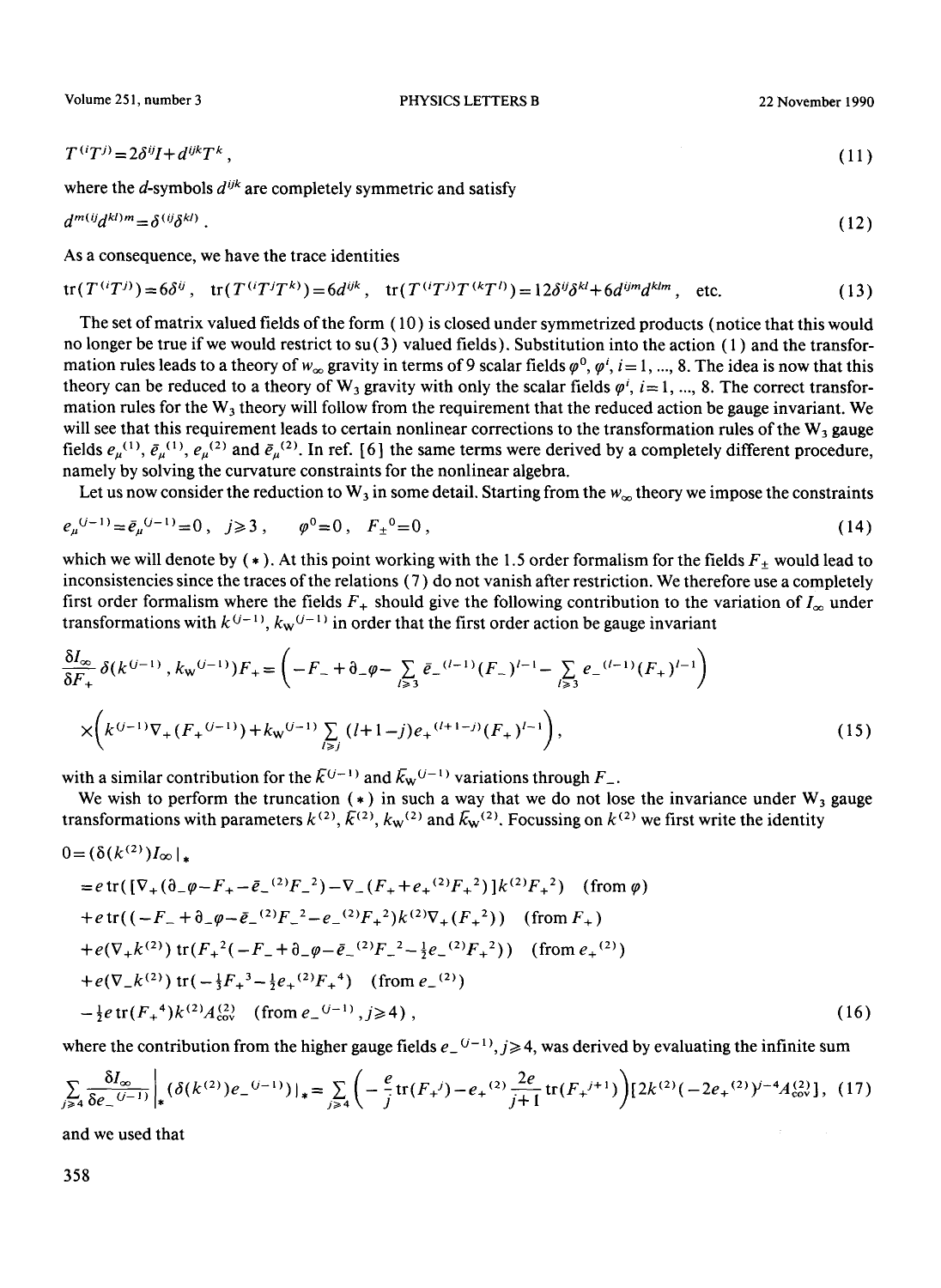Volume 25 **1,** number 3 PHYSICS LETTERS B 22 November 1990

$$
A_{\text{cov}}^{(j-1)}|_* = (-2e_+^{(2)})^{j-3} A_{\text{cov}}^{(2)}.
$$
 (18)

Before we proceed, we would like to identify the correct nested covariant derivatives  $(\hat{\theta}_+ \varphi)^i$ , which we obtain by simply extracting the *i*th component of the relations (7) |  $*$  and identifying  $(\hat{\theta}_\pm \varphi)'$  with  $F_\pm$ <sup>'</sup>. We find

$$
F_{+}{}^{i} = \partial_{+} \varphi^{i} - e_{+}{}^{(2)} d^{ijk} F_{+}{}^{jk} F_{+}{}^{k} - \bar{e}_{+}{}^{(2)} d^{ijk} F_{-}{}^{j} F_{-}{}^{k} , \qquad (19)
$$

with a similar relation for  $F_{-}$ <sup>'</sup>. Since we expect the  $F_{+}$ <sup>'</sup> field equations to be covariant on  $F_{+}$ <sup>'</sup>-shell, these *must* be the  $F_+$ <sup>*i*</sup> field equations modulo some integrating factor (the latter does not affect the covariance of the  $F_+$ <sup>*i*</sup> field equations as long as we are on  $F_{\pm}$ <sup>*i*</sup> shell).

We now remark that the relations (19) are *not* compatible with the truncated action  $I_{\infty}|_*$ , in the sense that the variations  $\delta(I_{\infty}|_*)/\delta F_{\pm}$ <sup>t</sup> do not vanish when the relations (19) are satisfied. We therefore propose the following action for the 8-scalar model of  $W_3$  gravity:

$$
I_3 = I_\infty|_{*} + 12 \int e e_+ {}^{(2)} \bar{e}_- {}^{(2)} T_{++} T_{--} + 6 \int e (e_- {}^{(2)} e_+ {}^{(2)} T_{++} T_{++} + \bar{e}_+ {}^{(2)} \bar{e}_- {}^{(2)} T_{--} T_{--}) , \qquad (20)
$$

where we introduced the notation  $T_{\pm\pm} = F_{\pm}^i F_{\pm}^i$ . This action is chosen in such a way that the variations  $\delta I_3$ /  $\delta F_{+}$ <sup>*i*</sup> vanish if  $F_{+}$ <sup>*i*</sup> satisfy (19), and is obtained from the restriction of (1) by dropping the contributions that arise from the term  $12\delta^{ij}\delta^{kl}$  in (13).

The variation of  $I_3$  under the truncated  $w_\infty$  rules is easily obtained by using the result (16). We will evaluate this variation in a 1.5 formalism for the fields  $F_{\pm}$ <sup>'</sup>, which simply means that we will use the relations (19). We find

$$
\delta(k^{(2)})I_{3} = \delta(k^{(2)})I_{3} - (\delta(k^{(2)})I_{\infty})|_{*}
$$
  
= 12ek<sup>(2)</sup>T<sub>++</sub>[ $\nabla_{+}(\bar{e}_{-}^{(2)}T_{--}) + \nabla_{-}(e_{+}^{(2)}T_{++})$ ] (from  $\varphi^{0}$ )  
+ 12ek<sup>(2)</sup>( $\nabla_{+}T_{++}$ )( $\bar{e}_{-}^{(2)}T_{--} + e_{-}^{(2)}T_{++}$ ) (from  $F_{+}$ )  
+ 12e( $\nabla_{+}k^{(2)}$ )T<sub>++</sub>( $\bar{e}_{-}^{(2)}T_{--} + \frac{1}{2}e_{-}^{(2)}T_{++}$ ) (from  $e_{+}^{(2)}$ )  
+ 6e( $\nabla_{-}k^{(2)}$ )T<sub>++</sub>T<sub>++</sub>+ $e_{+}^{(2)}$  (from  $e_{-}^{(2)}$ )  
+9ek<sup>(2)</sup>T<sub>++</sub>T<sub>++</sub>A<sup>(2)</sup><sub>cov</sub> (from  $e_{-}^{(j-1)}$ ,  $j \ge 4$ )  
= 3ek<sup>(2)</sup>T<sub>++</sub>T<sub>++</sub>A<sup>(2)</sup><sub>cov</sub>. (21)

We now observe that this variation of  $I_3$  under  $k^{(2)}$  gauge transformations can be compensated by adding extra terms to the transformation laws of the  $W_3$  gauge fields. Using the relation [6]

$$
\frac{e}{2}T_{++} = \frac{1}{6} \frac{1}{1-2y} \left( e_{+}{}^{\mu} \frac{\delta I_3}{\delta e_{-}{}^{\mu}} + 3 e_{+}{}^{(2)} \frac{\delta I_3}{\delta e_{-}{}^{(2)}} + \bar{e}_{+}{}^{(2)} \frac{\delta I_3}{\delta \bar{e}_{-}{}^{(2)}} \right),\tag{22}
$$

where we defined  $y = (e_+^{(2)})^2 T_{++}$ , we derive the following extra terms in the  $k^{(2)}$  transformations of the W<sub>3</sub> gauge fields:

$$
\delta_{\text{extra}} e_{\mu}^{(1)} = \frac{1}{1 - 2y} \bar{e}_{\mu}^{(1)} k^{(2)} T_{++} A_{\text{cov}}^{(2)}, \quad \delta_{\text{extra}} e_{\mu}^{(2)} = \frac{-2}{1 - 2y} \bar{e}_{\mu}^{(1)} k^{(2)} T_{++} e_{+}^{(2)} A_{\text{cov}}^{(2)},
$$
\n
$$
\delta_{\text{extra}} \bar{e}_{\mu}^{(1)} = \delta_{\text{extra}} \bar{e}_{\mu}^{(2)} = 0.
$$
\n(23)

With these terms added to the transformation rules the action  $I_3$  is now gauge invariant.

In a similar way one reconstructs the complete transformation rules for gauge transformations  $k^{(1)}$  (coordinate transformations),  $k_w$ <sup>(1)</sup> (Weyl and Lorentz) and  $k_w$ <sup>(2)</sup> (W<sub>3</sub> Weyl and Lorentz). These rules agree with the results of ref. [6], which were obtained in a different approach (for the  $k_w$ <sup>(2)</sup> transformation the agreement is